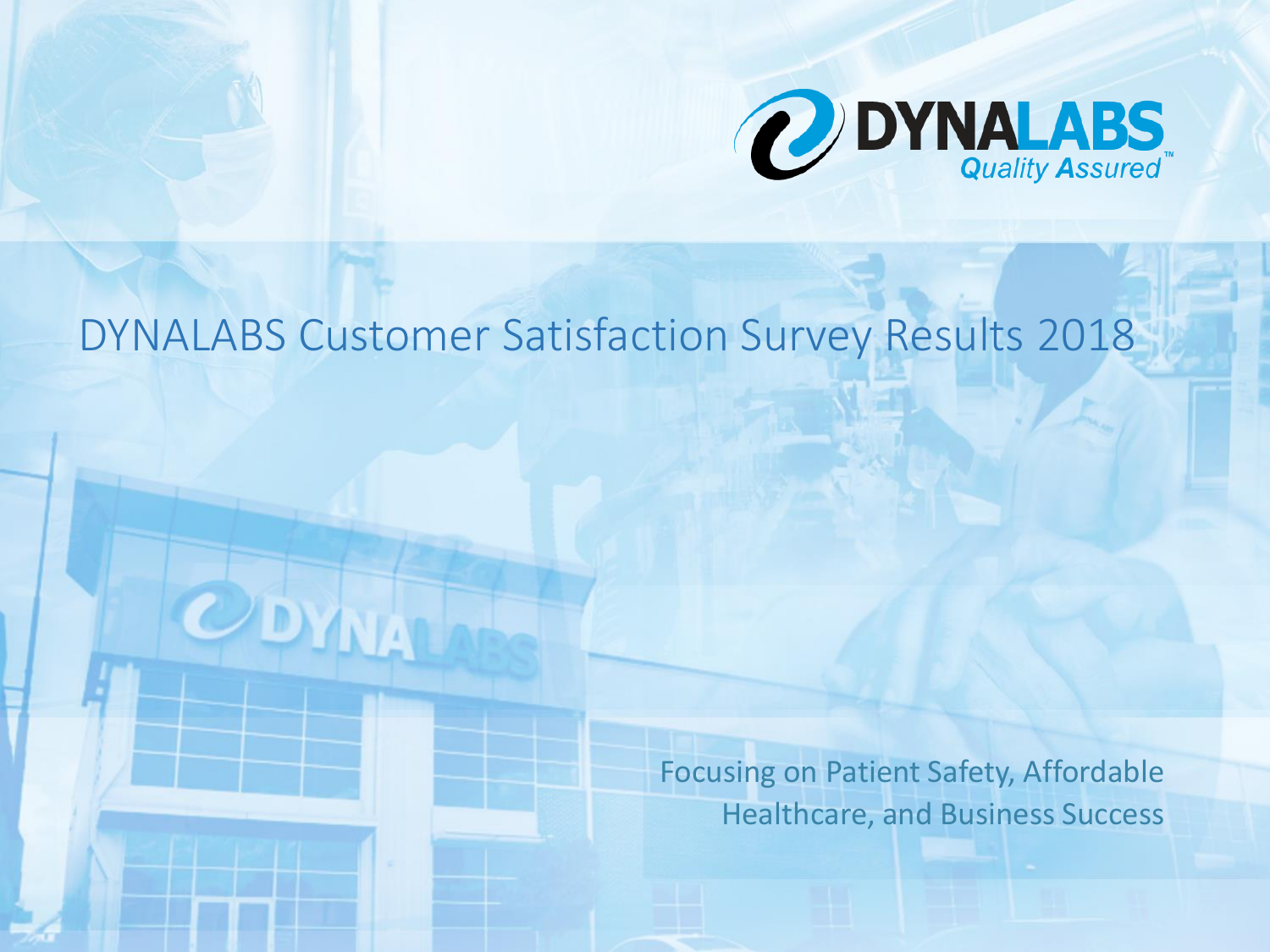## Service(s) Requested: (Check all that apply)





DYNALABS LLC is registered with the U.S. Food and Drug Administration (FDA), the DEA and Bureau of Narcotics and Dangerous Drugs, as well as ISO 17025 accredited. The products and services provided by DYNALABS are protected by U.S. Patent Nos. 7,197,405 and 7,660,678.

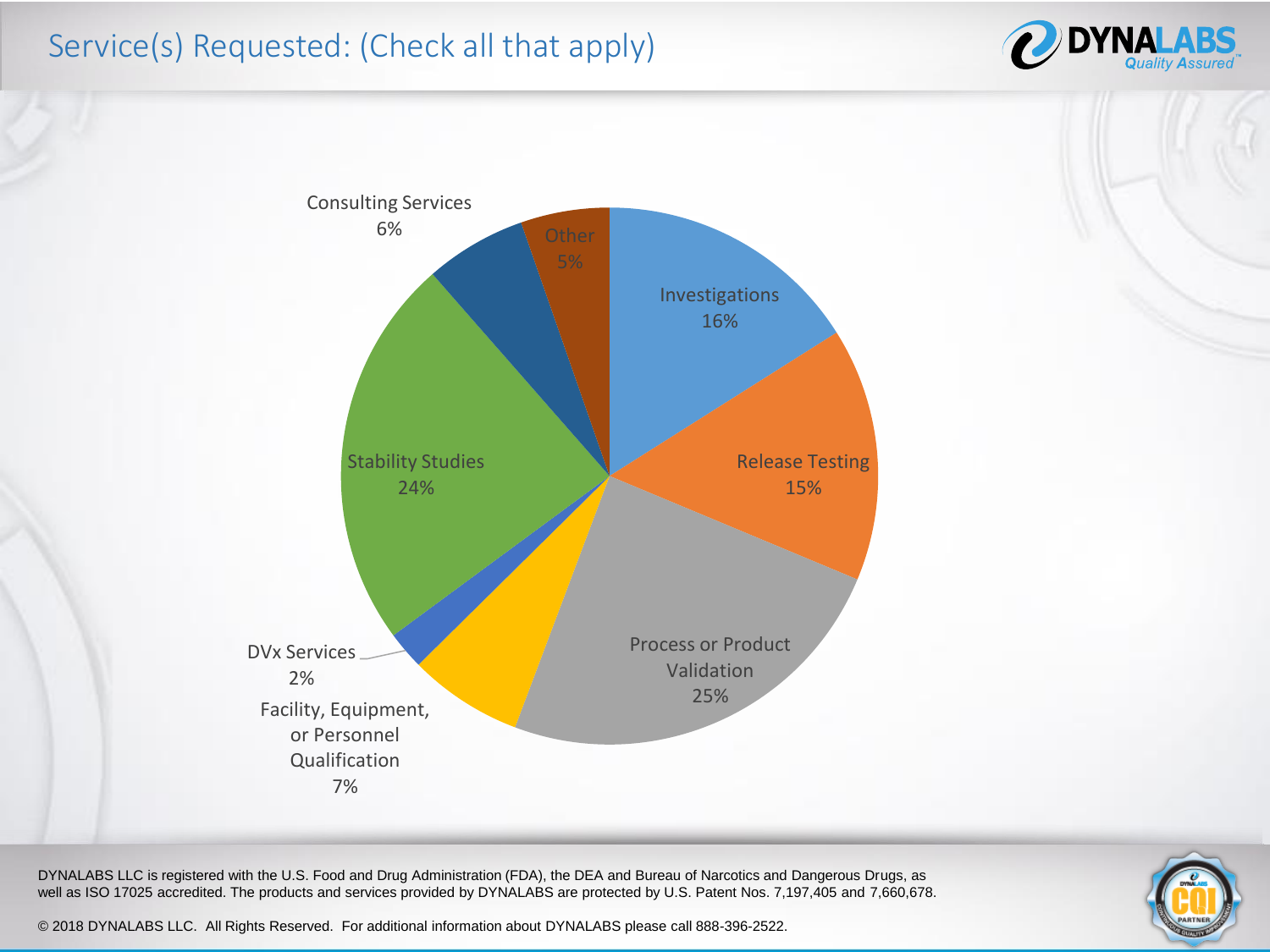#### Frequency of Submissions:





DYNALABS LLC is registered with the U.S. Food and Drug Administration (FDA), the DEA and Bureau of Narcotics and Dangerous Drugs, as well as ISO 17025 accredited. The products and services provided by DYNALABS are protected by U.S. Patent Nos. 7,197,405 and 7,660,678.

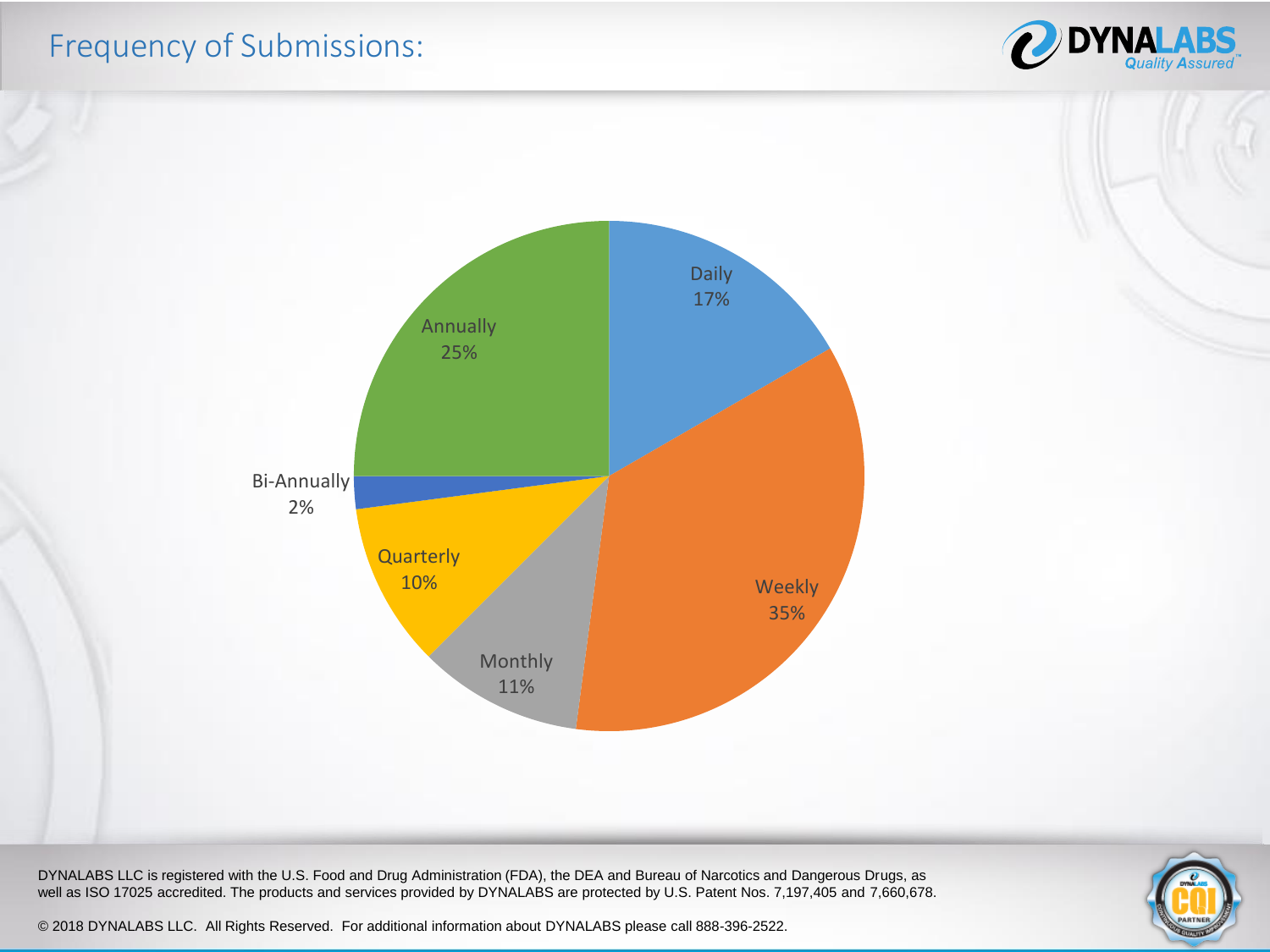## Do you feel DYNALABS' pricing is competitive?





DYNALABS LLC is registered with the U.S. Food and Drug Administration (FDA), the DEA and Bureau of Narcotics and Dangerous Drugs, as well as ISO 17025 accredited. The products and services provided by DYNALABS are protected by U.S. Patent Nos. 7,197,405 and 7,660,678.

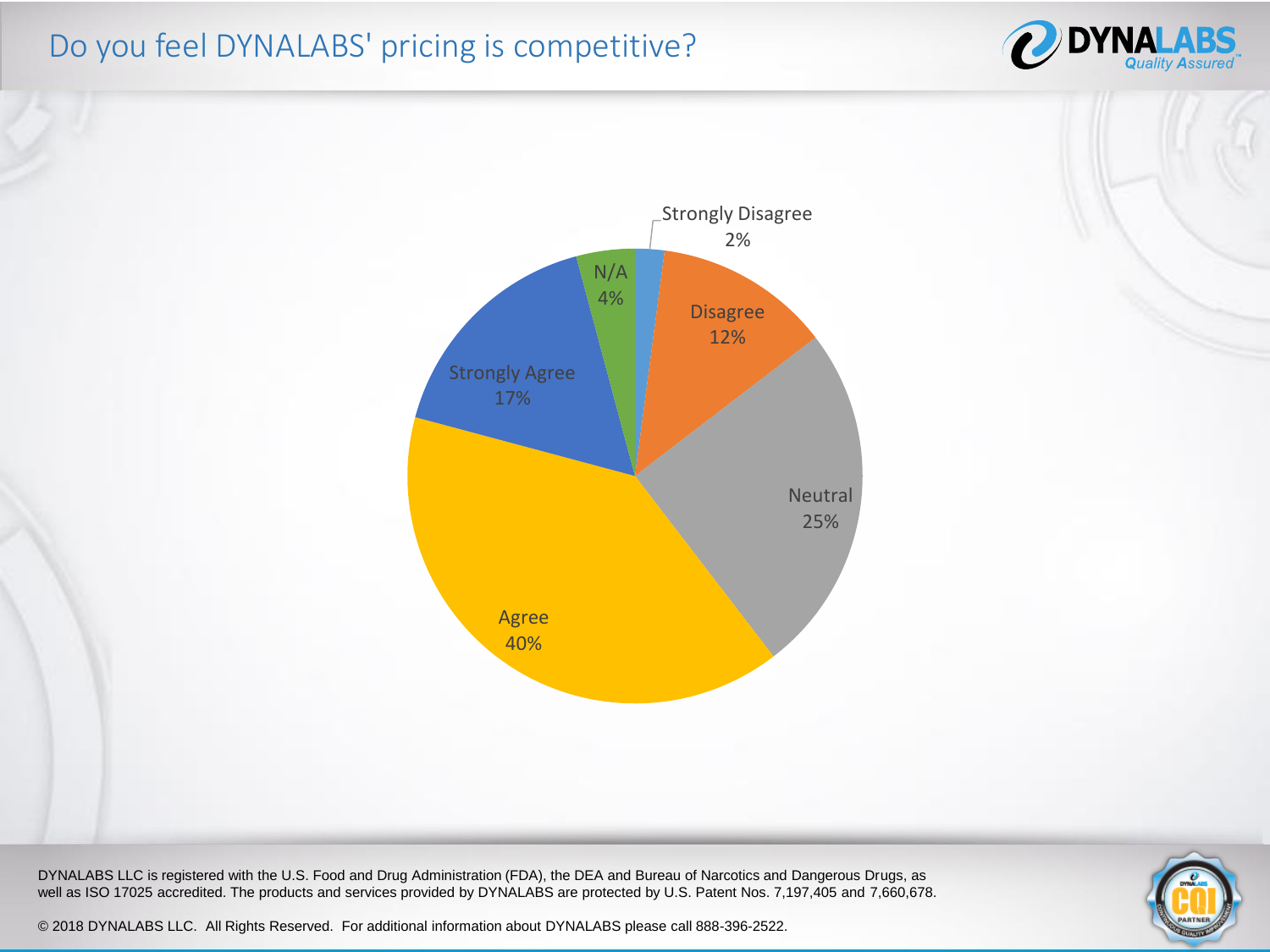#### Do our services meet your expectations?





DYNALABS LLC is registered with the U.S. Food and Drug Administration (FDA), the DEA and Bureau of Narcotics and Dangerous Drugs, as well as ISO 17025 accredited. The products and services provided by DYNALABS are protected by U.S. Patent Nos. 7,197,405 and 7,660,678.

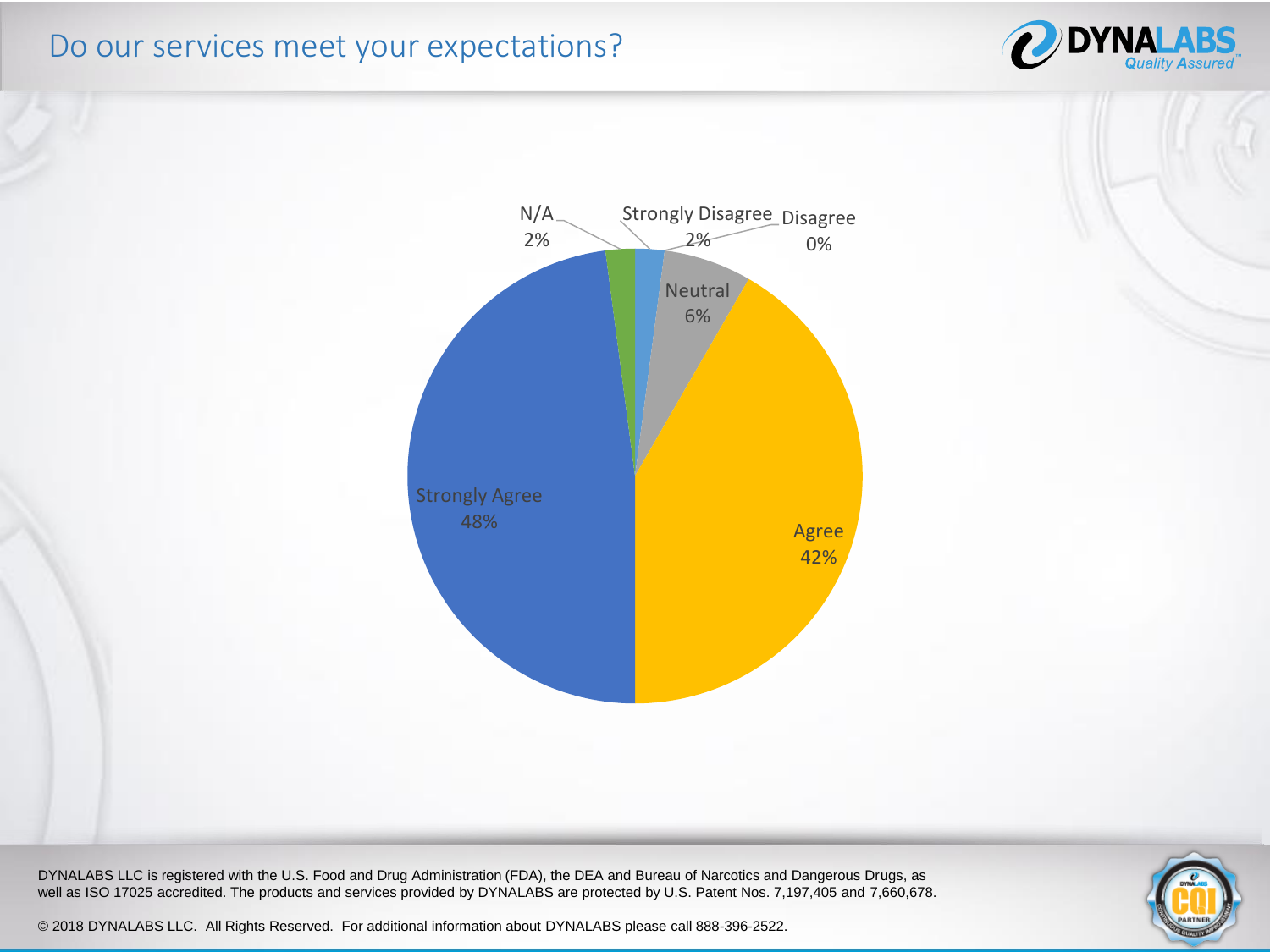#### Do our services meet your needs?





DYNALABS LLC is registered with the U.S. Food and Drug Administration (FDA), the DEA and Bureau of Narcotics and Dangerous Drugs, as well as ISO 17025 accredited. The products and services provided by DYNALABS are protected by U.S. Patent Nos. 7,197,405 and 7,660,678.

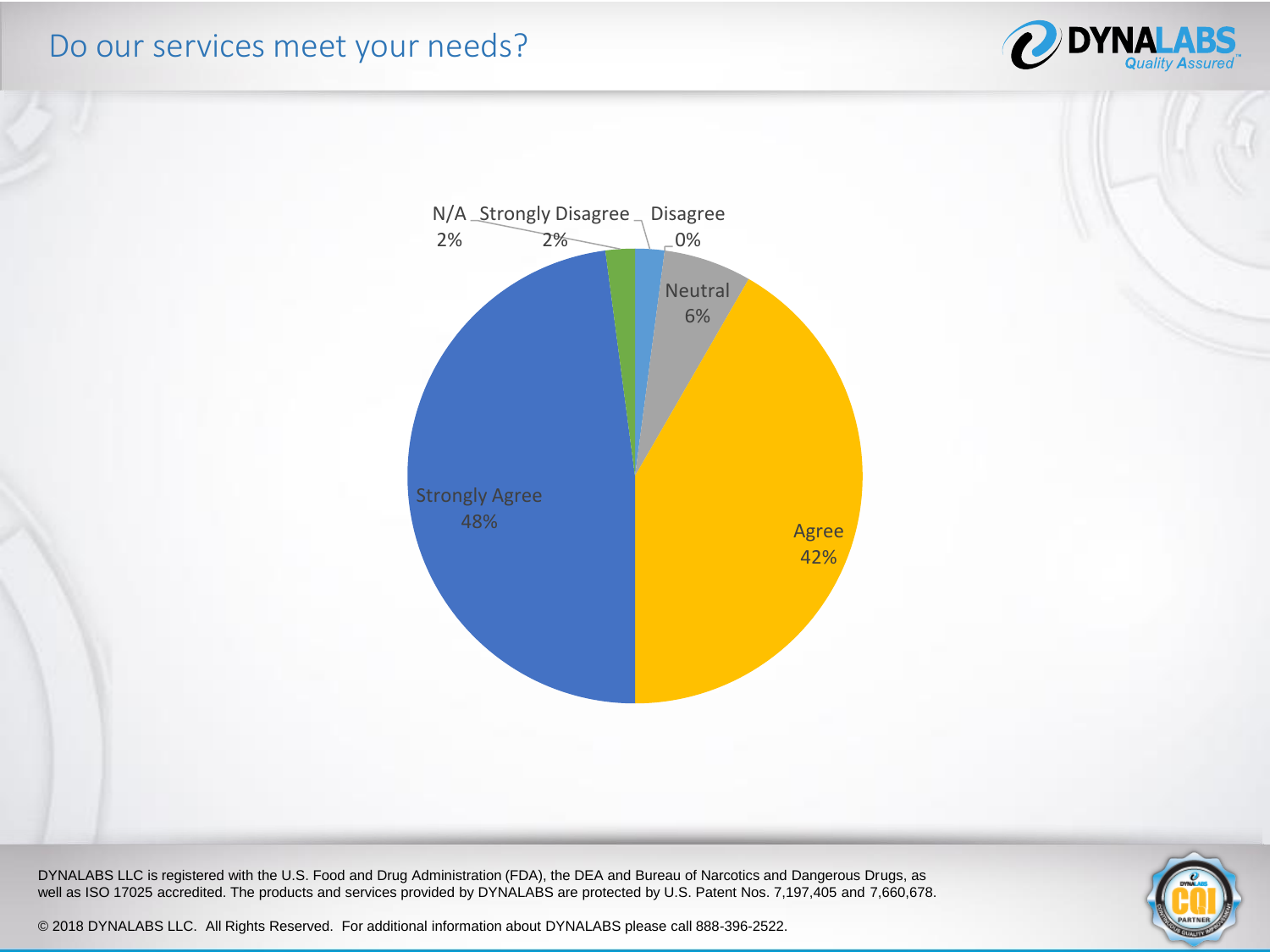# Do you feel you receive results in a timely manner?





DYNALABS LLC is registered with the U.S. Food and Drug Administration (FDA), the DEA and Bureau of Narcotics and Dangerous Drugs, as well as ISO 17025 accredited. The products and services provided by DYNALABS are protected by U.S. Patent Nos. 7,197,405 and 7,660,678.

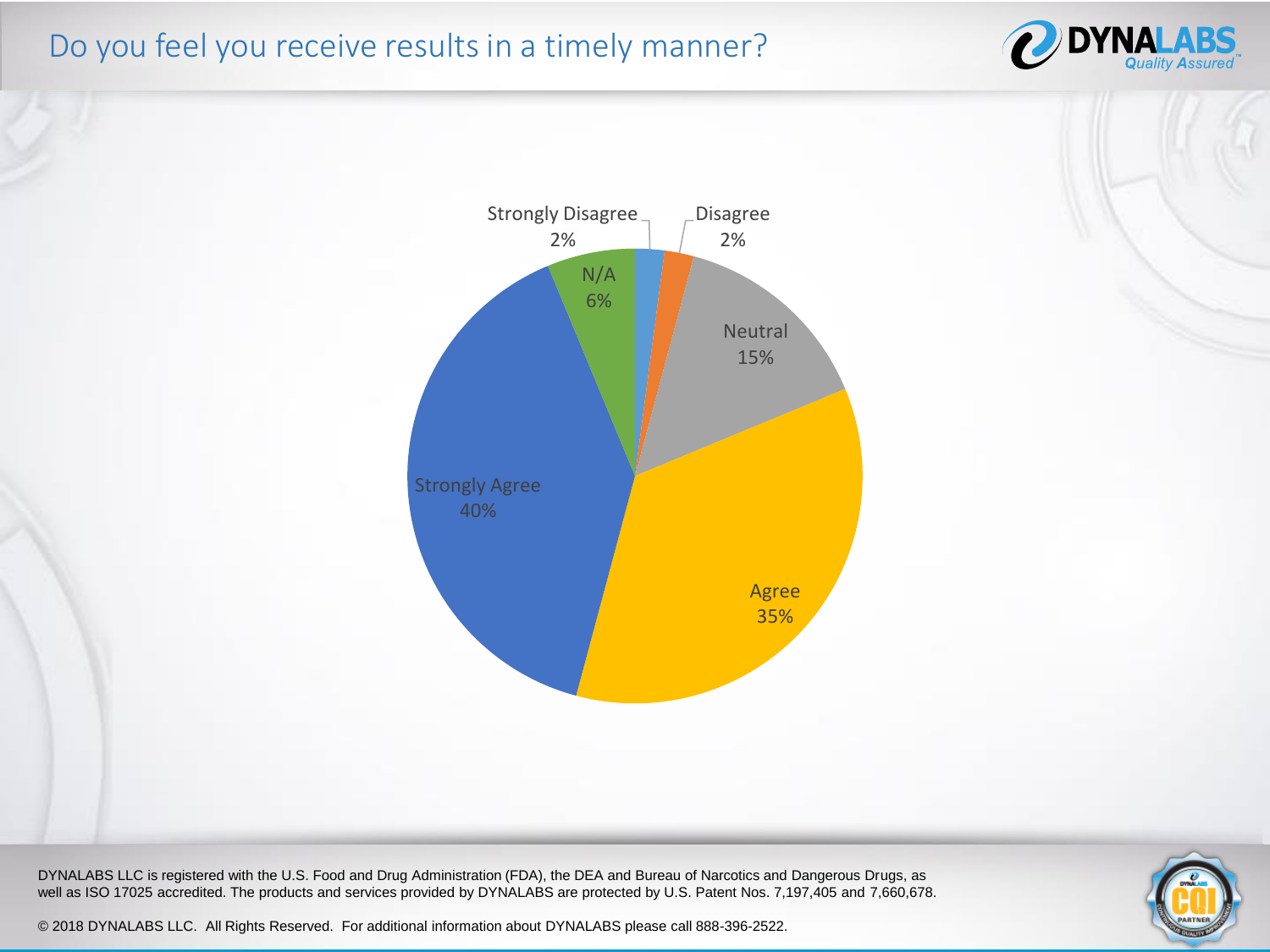## Do you feel the results you receive are accurate?





DYNALABS LLC is registered with the U.S. Food and Drug Administration (FDA), the DEA and Bureau of Narcotics and Dangerous Drugs, as well as ISO 17025 accredited. The products and services provided by DYNALABS are protected by U.S. Patent Nos. 7,197,405 and 7,660,678.

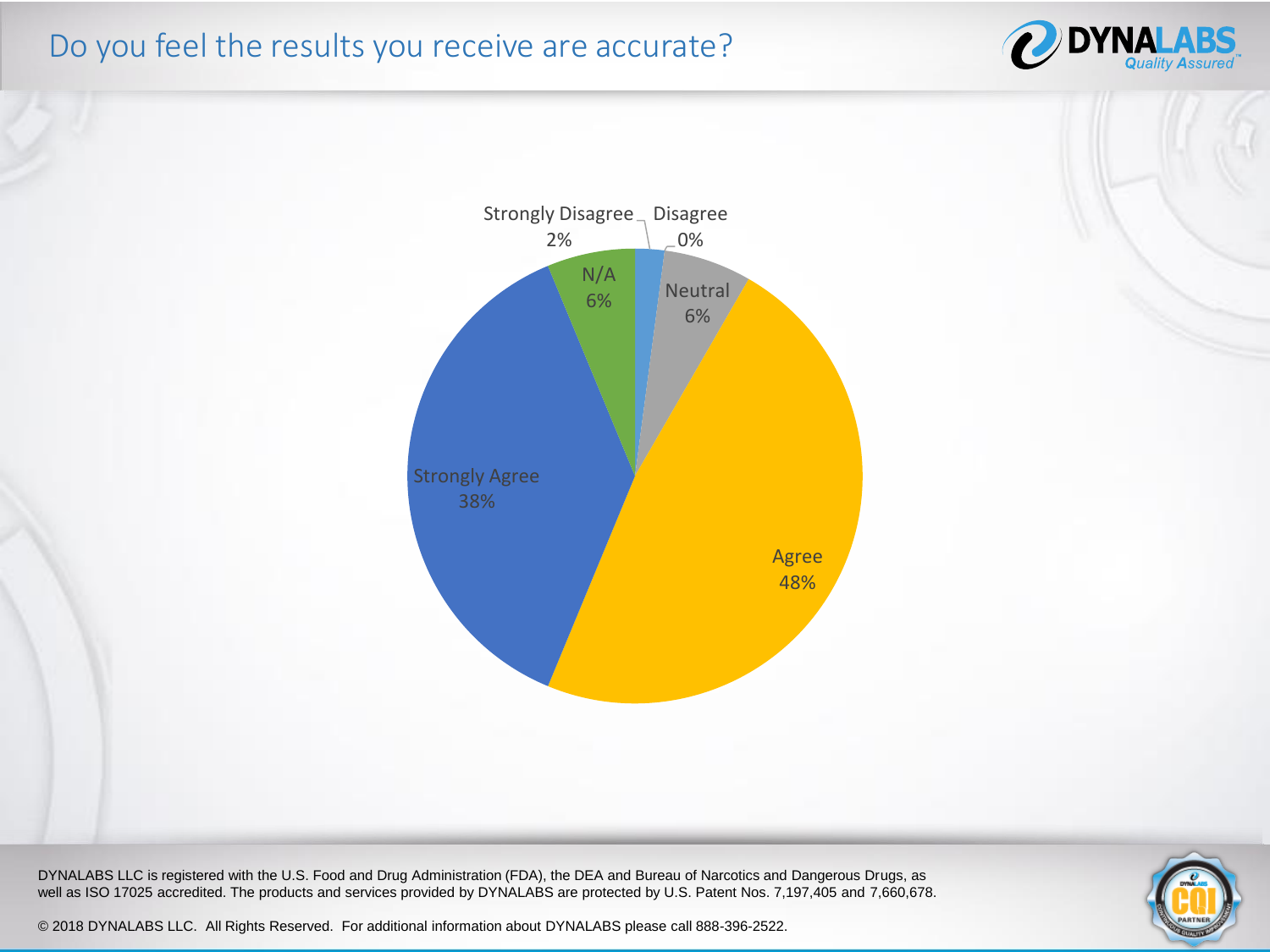## Do you feel you are receiving high quality services?





DYNALABS LLC is registered with the U.S. Food and Drug Administration (FDA), the DEA and Bureau of Narcotics and Dangerous Drugs, as well as ISO 17025 accredited. The products and services provided by DYNALABS are protected by U.S. Patent Nos. 7,197,405 and 7,660,678.

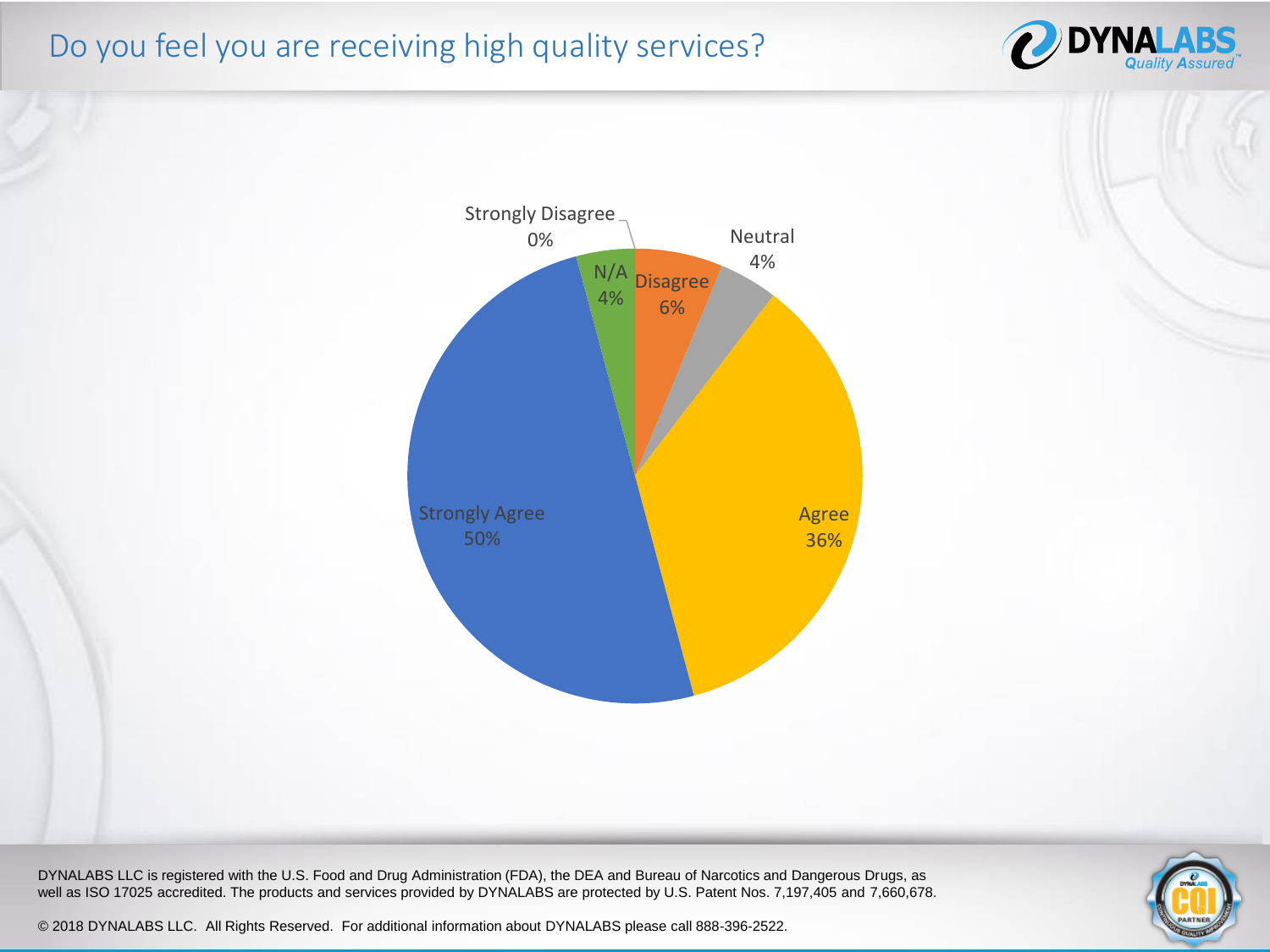# Were our service representatives courteous, knowledgeable, and helpful?



DYNALABS LLC is registered with the U.S. Food and Drug Administration (FDA), the DEA and Bureau of Narcotics and Dangerous Drugs, as well as ISO 17025 accredited. The products and services provided by DYNALABS are protected by U.S. Patent Nos. 7,197,405 and 7,660,678.



**DYNAI**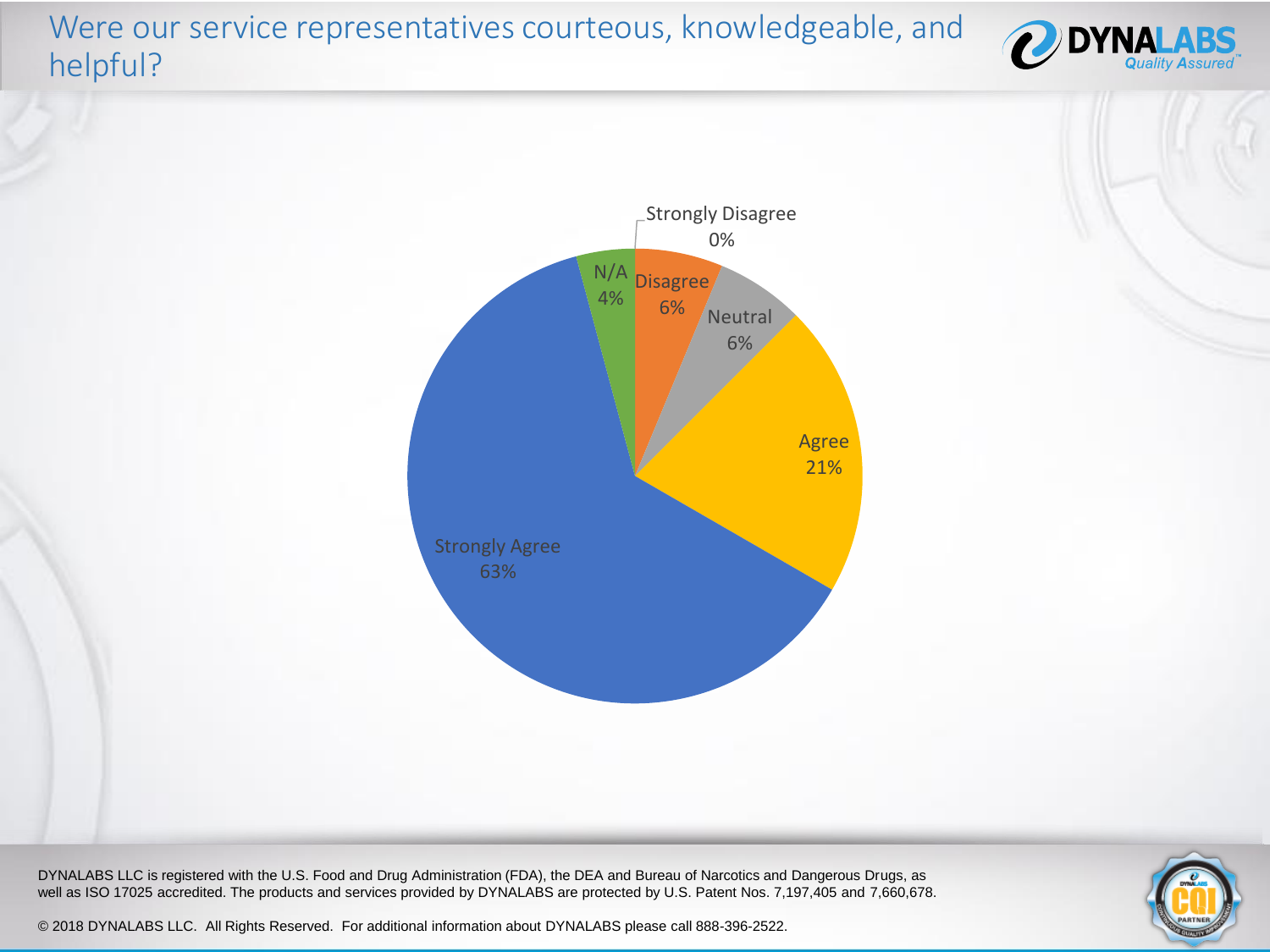#### Did you feel service representatives acted in your best interests?





DYNALABS LLC is registered with the U.S. Food and Drug Administration (FDA), the DEA and Bureau of Narcotics and Dangerous Drugs, as well as ISO 17025 accredited. The products and services provided by DYNALABS are protected by U.S. Patent Nos. 7,197,405 and 7,660,678.

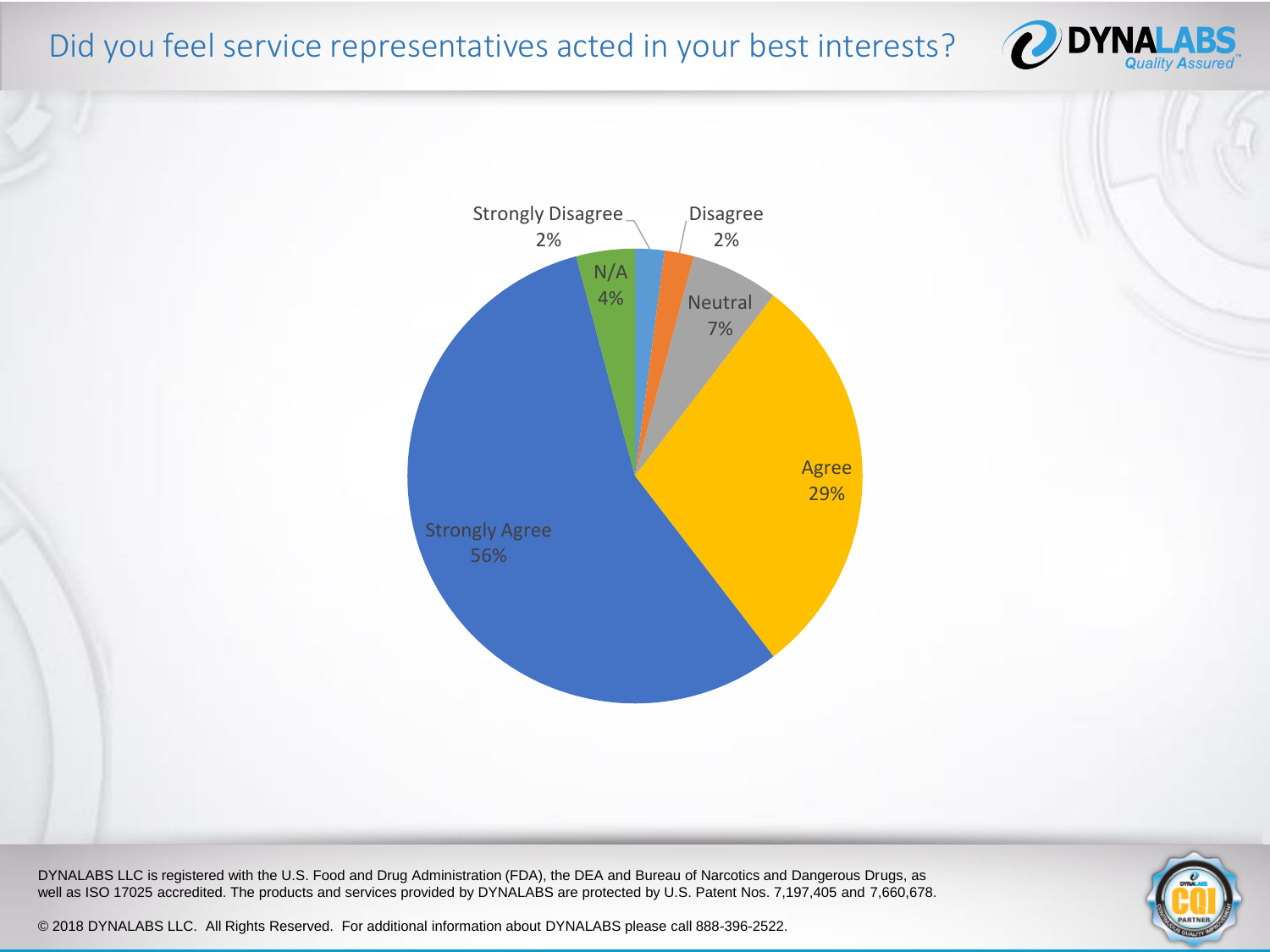# Were your inquiries addressed in a timely manner?





DYNALABS LLC is registered with the U.S. Food and Drug Administration (FDA), the DEA and Bureau of Narcotics and Dangerous Drugs, as well as ISO 17025 accredited. The products and services provided by DYNALABS are protected by U.S. Patent Nos. 7,197,405 and 7,660,678.

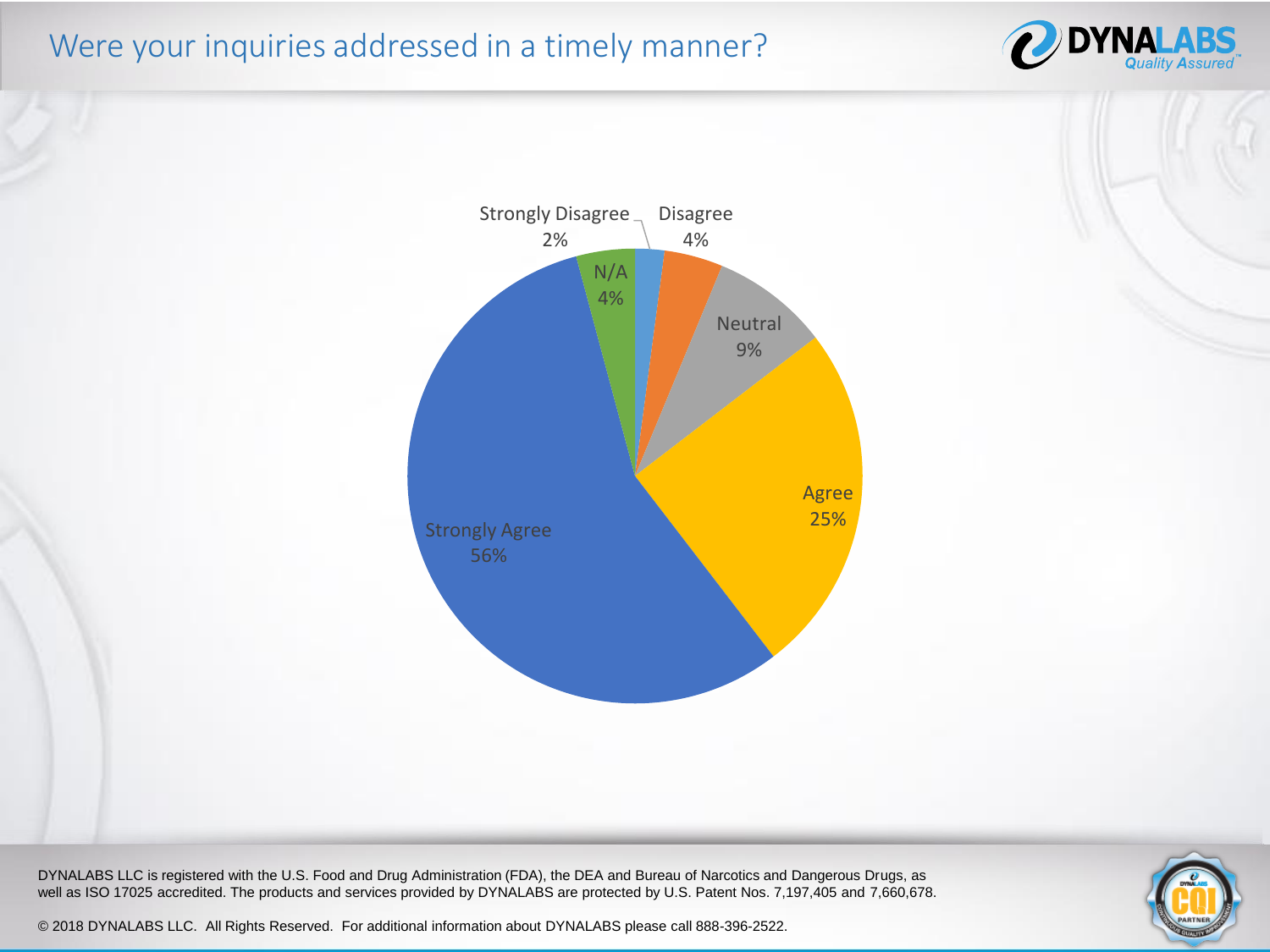## Were problems resolved to your complete satisfaction?





DYNALABS LLC is registered with the U.S. Food and Drug Administration (FDA), the DEA and Bureau of Narcotics and Dangerous Drugs, as well as ISO 17025 accredited. The products and services provided by DYNALABS are protected by U.S. Patent Nos. 7,197,405 and 7,660,678.

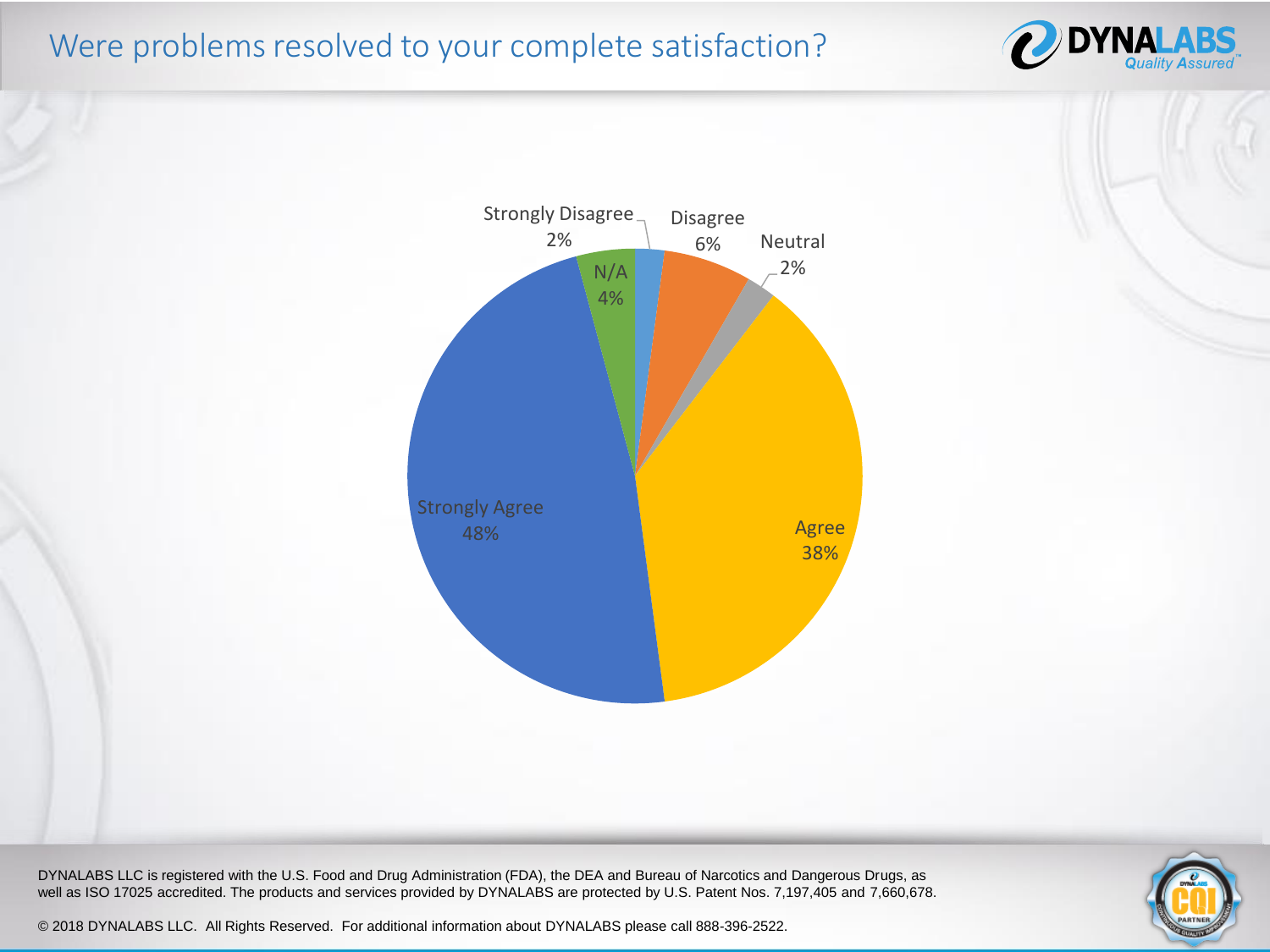## Were the billing/payment terms clear, accurate, and acceptable?





DYNALABS LLC is registered with the U.S. Food and Drug Administration (FDA), the DEA and Bureau of Narcotics and Dangerous Drugs, as well as ISO 17025 accredited. The products and services provided by DYNALABS are protected by U.S. Patent Nos. 7,197,405 and 7,660,678.

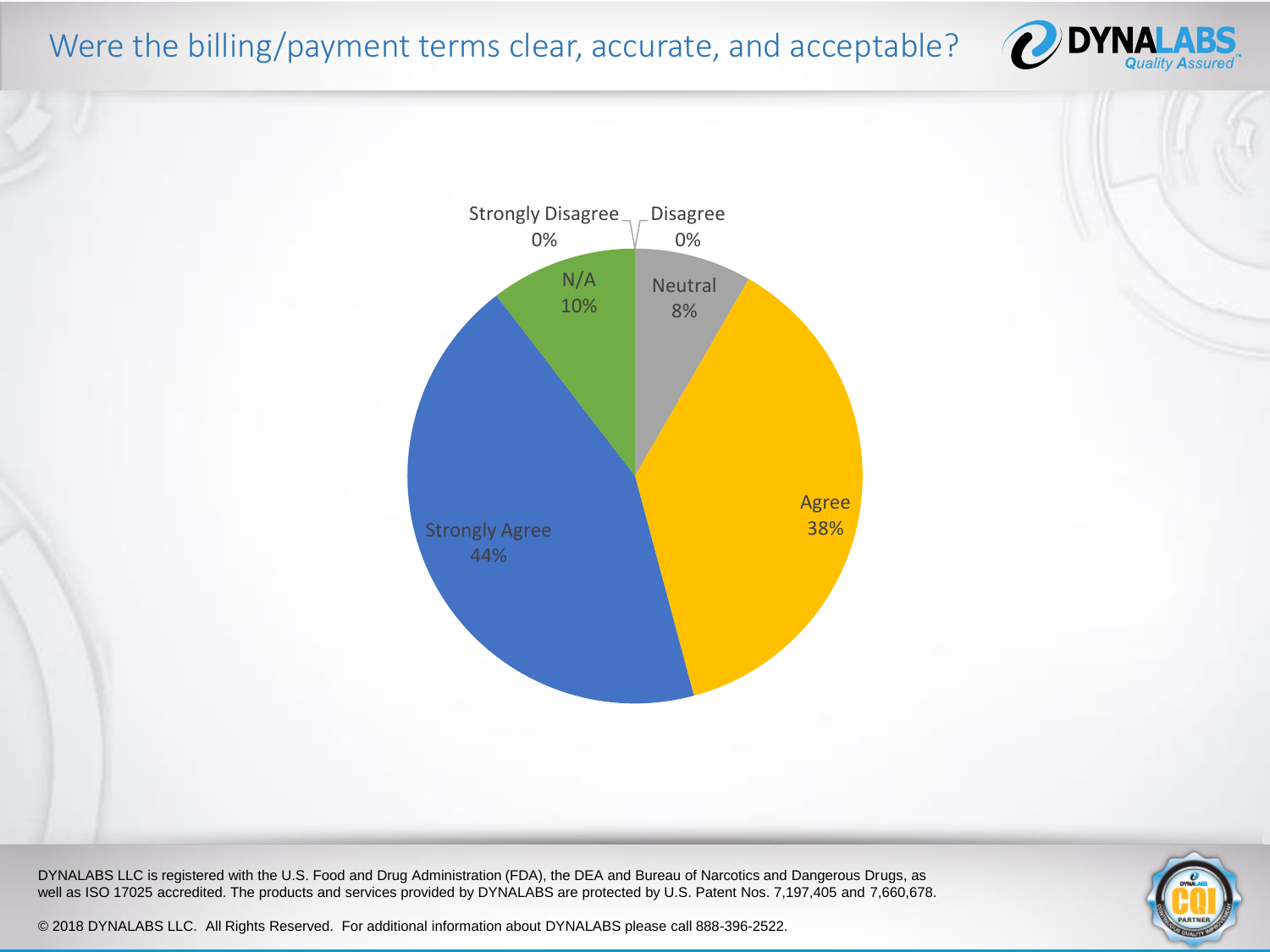#### Do you feel our website is user-friendly and easy to navigate?





DYNALABS LLC is registered with the U.S. Food and Drug Administration (FDA), the DEA and Bureau of Narcotics and Dangerous Drugs, as well as ISO 17025 accredited. The products and services provided by DYNALABS are protected by U.S. Patent Nos. 7,197,405 and 7,660,678.

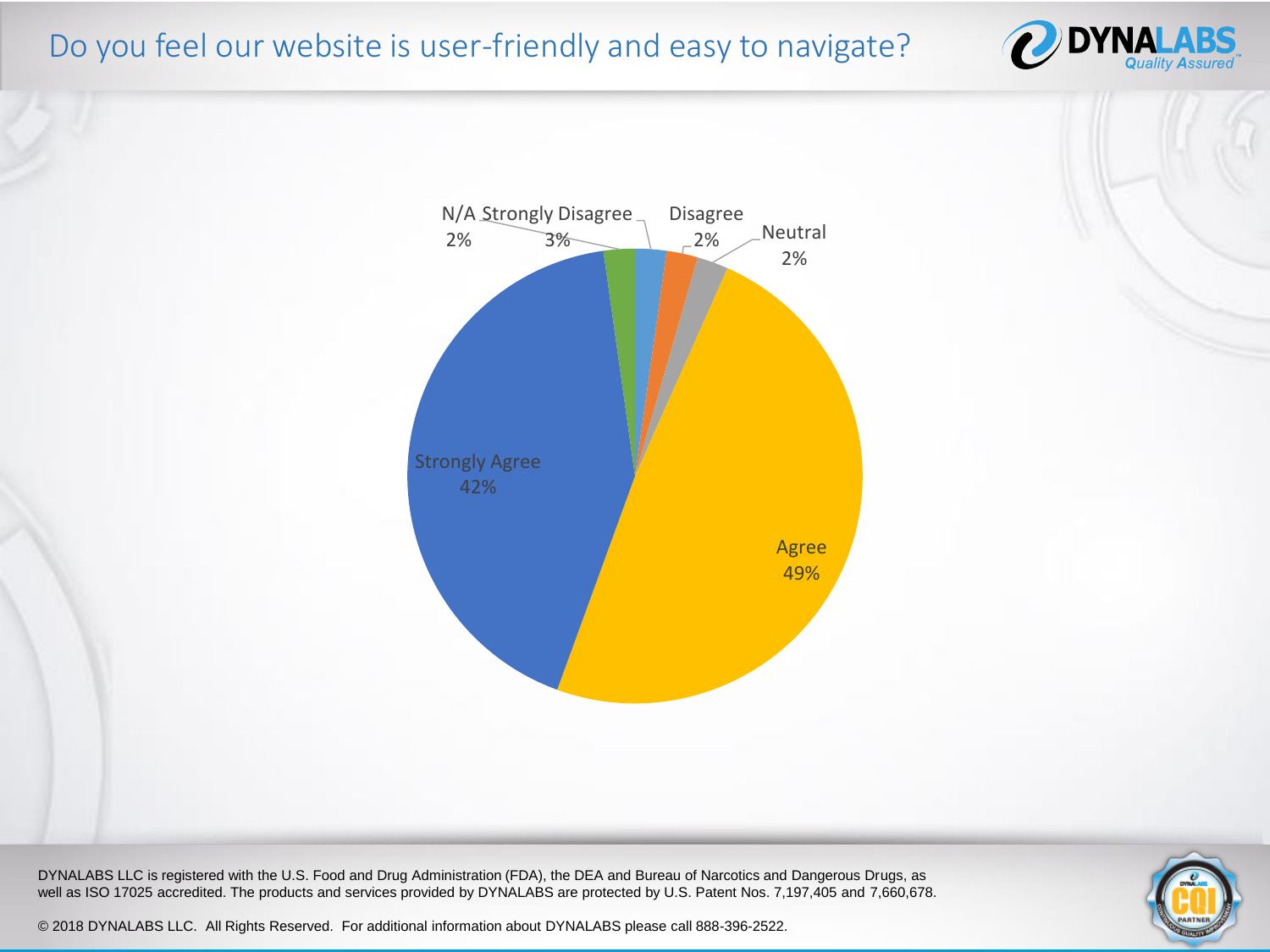# Overall, were you satisfied with the amount of communication received?





DYNALABS LLC is registered with the U.S. Food and Drug Administration (FDA), the DEA and Bureau of Narcotics and Dangerous Drugs, as well as ISO 17025 accredited. The products and services provided by DYNALABS are protected by U.S. Patent Nos. 7,197,405 and 7,660,678.

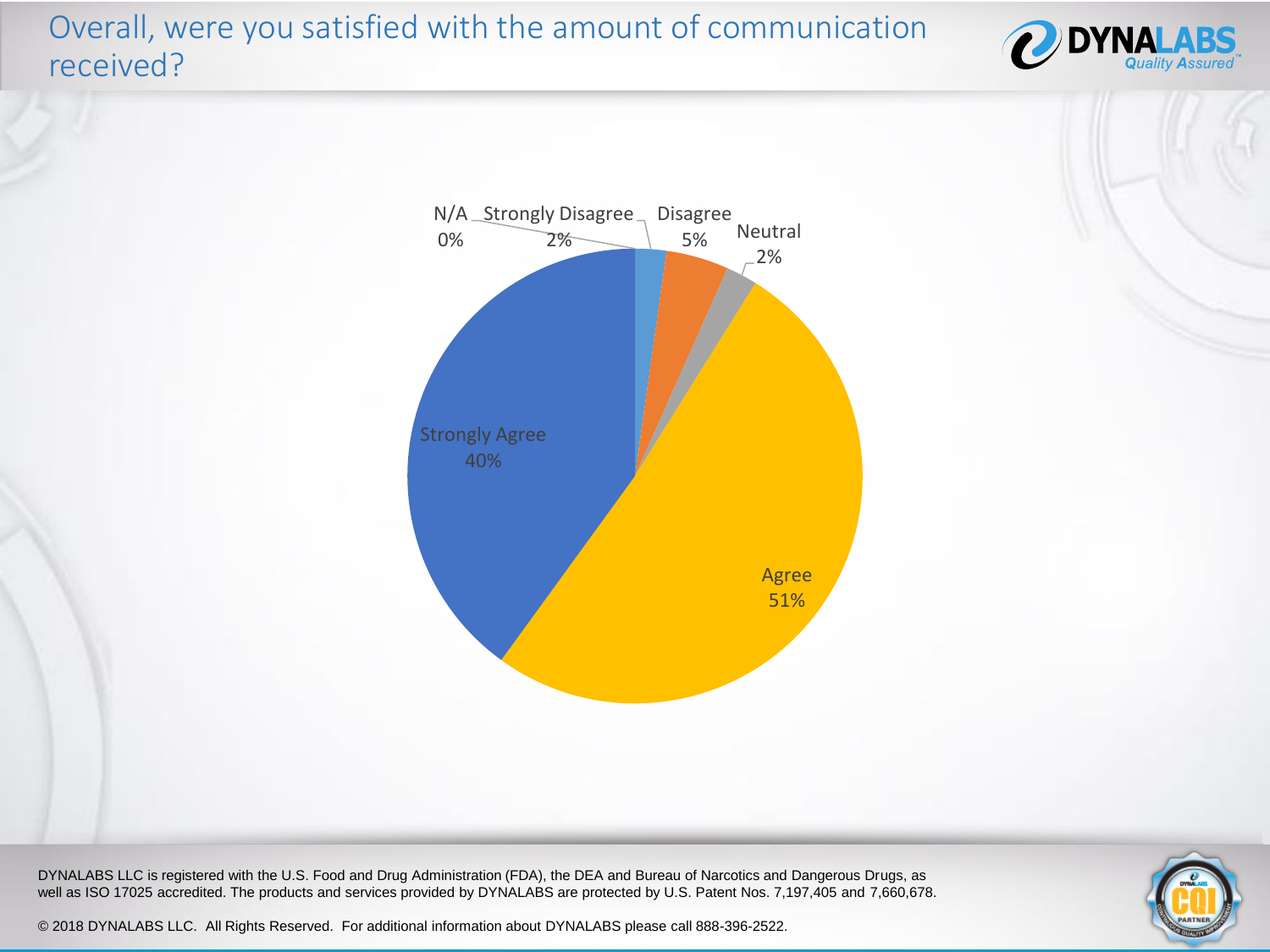## Overall, are you satisfied with the services offered?





DYNALABS LLC is registered with the U.S. Food and Drug Administration (FDA), the DEA and Bureau of Narcotics and Dangerous Drugs, as well as ISO 17025 accredited. The products and services provided by DYNALABS are protected by U.S. Patent Nos. 7,197,405 and 7,660,678.

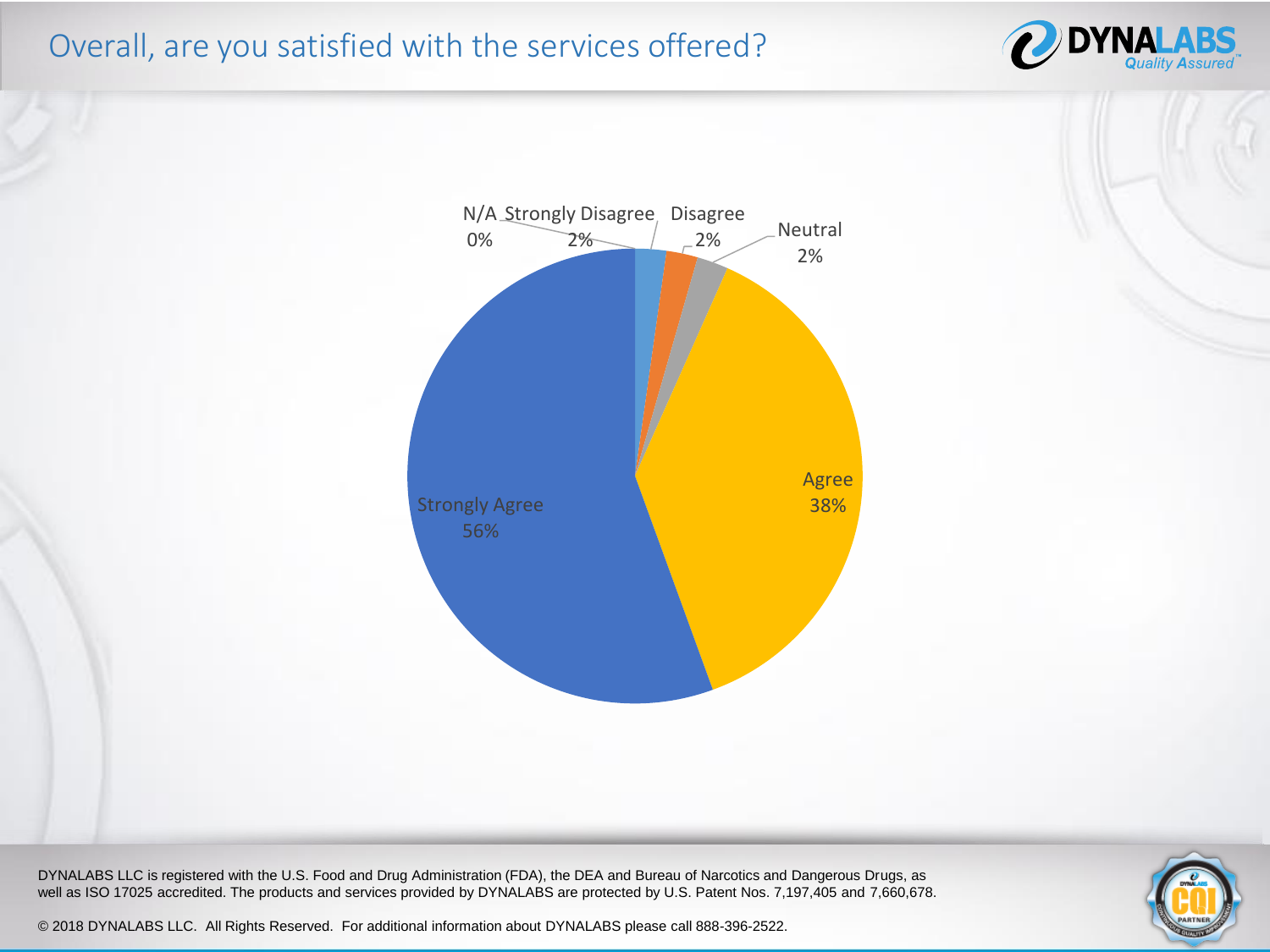# Overall, are you satisfied with DYNALABS' performance?





DYNALABS LLC is registered with the U.S. Food and Drug Administration (FDA), the DEA and Bureau of Narcotics and Dangerous Drugs, as well as ISO 17025 accredited. The products and services provided by DYNALABS are protected by U.S. Patent Nos. 7,197,405 and 7,660,678.

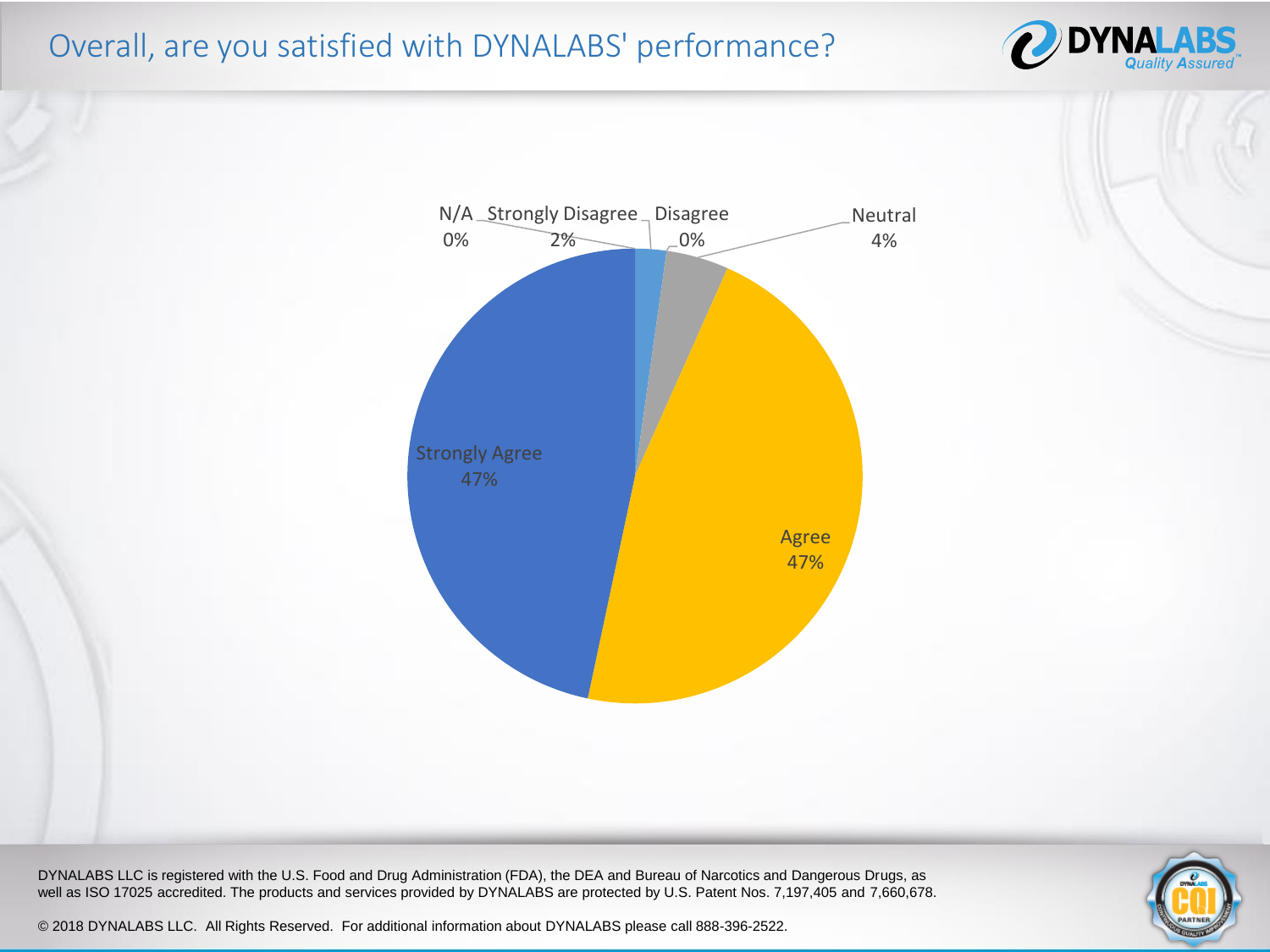#### Are you likely to do business with DYNALABS again?





DYNALABS LLC is registered with the U.S. Food and Drug Administration (FDA), the DEA and Bureau of Narcotics and Dangerous Drugs, as well as ISO 17025 accredited. The products and services provided by DYNALABS are protected by U.S. Patent Nos. 7,197,405 and 7,660,678.